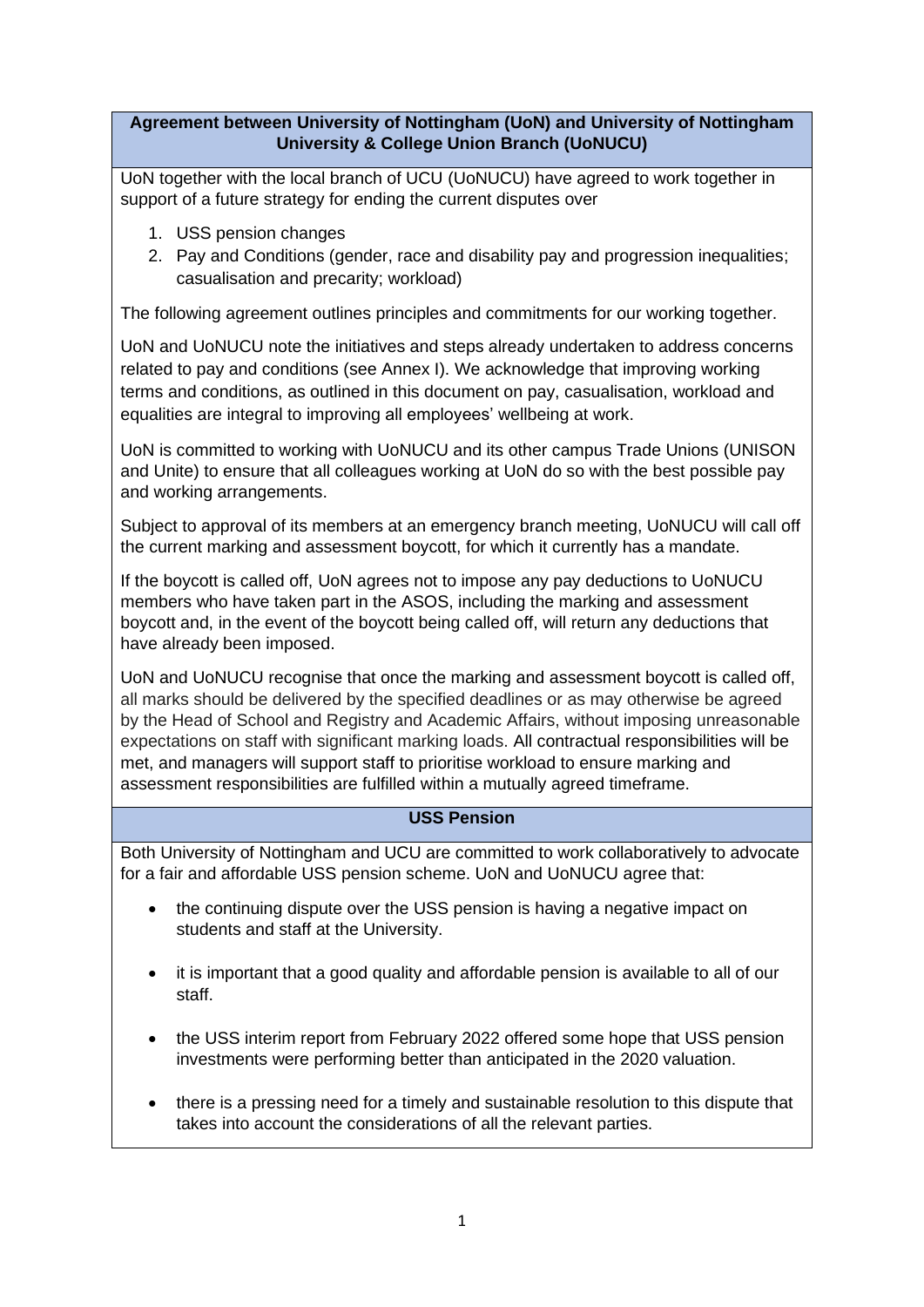Therefore, to expedite an end to the current dispute, UoN, in partnership with UoNUCU would like to see progress in the following areas:

- Subject to March 2022 funding position support the improvement of member contributions or benefits (subject to consultation) without destabilising the pension scheme. This would be in advance of a March 2023 valuation.
- Call on the USS Board of Trustees to ensure that all future valuations are evidence-based and employ a reasonable, mutually agreed upon level of prudence.
- Respond to any positive changes resulting from future valuations of the scheme's assets and liabilities by committing to improving member benefits or contributions as opposed to reducing employer contribution rates. It is noted that the views of our local branch of UCU are that benefit improvement would be preferable.
- UCU and UUK working together to explore the feasibility and promise of conditional indexation as a more cost-effective means of providing inflation protection as opposed to a cap on CPI revaluation.
- UCU and UUK working together to develop a solution that addresses affordability and access to pensions.
- UCU and UUK working together to develop proposals for governance reform in advance of the next valuation to ensure that USS is more accountable, transparent and collaborative with the higher education sector.
- ensure that any future proposals of changes to benefits are preceded by a thorough analysis of their impact on women, minority groups and early career staff and are accompanied by concrete and mutually agreed upon measures to protect these groups from disproportionately negative impact.
- In order to preserve and improve benefits towards the pre April 2022 situation in the future, the University would, subject to approval by Council, give full and serious consideration to supporting higher contribution rates as may be agreed as part of national negotiations. Approval by Council would be based on an assessment of the financial circumstances, recognition of staff benefits as a financial priority, and a view of long-term affordability.

## **Pay**

UoN currently engages in national negotiations for UoNUCU staff. The outcome of national negotiations, which is a result of meeting the needs of well over 100 higher education institutions, has led to a high level of dissatisfaction and dispute over recent years. We recognise the impact felt by university employees, particularly those in the lower grades, in the face of rising inflation and the increase to the cost of living.

UoN will support the highest possible pay award recognising that UCEA must meet the needs of all its members.

As a local initiative, subject to UEB approval, UoN will raise the current maximum spinal point of Level 4, Level 5 and Level 6 by one point. This will provide a 3% uplift for staff at levels 4, 5 and 6 on the maximum points of the scale (around 27% of staff at levels 4, 5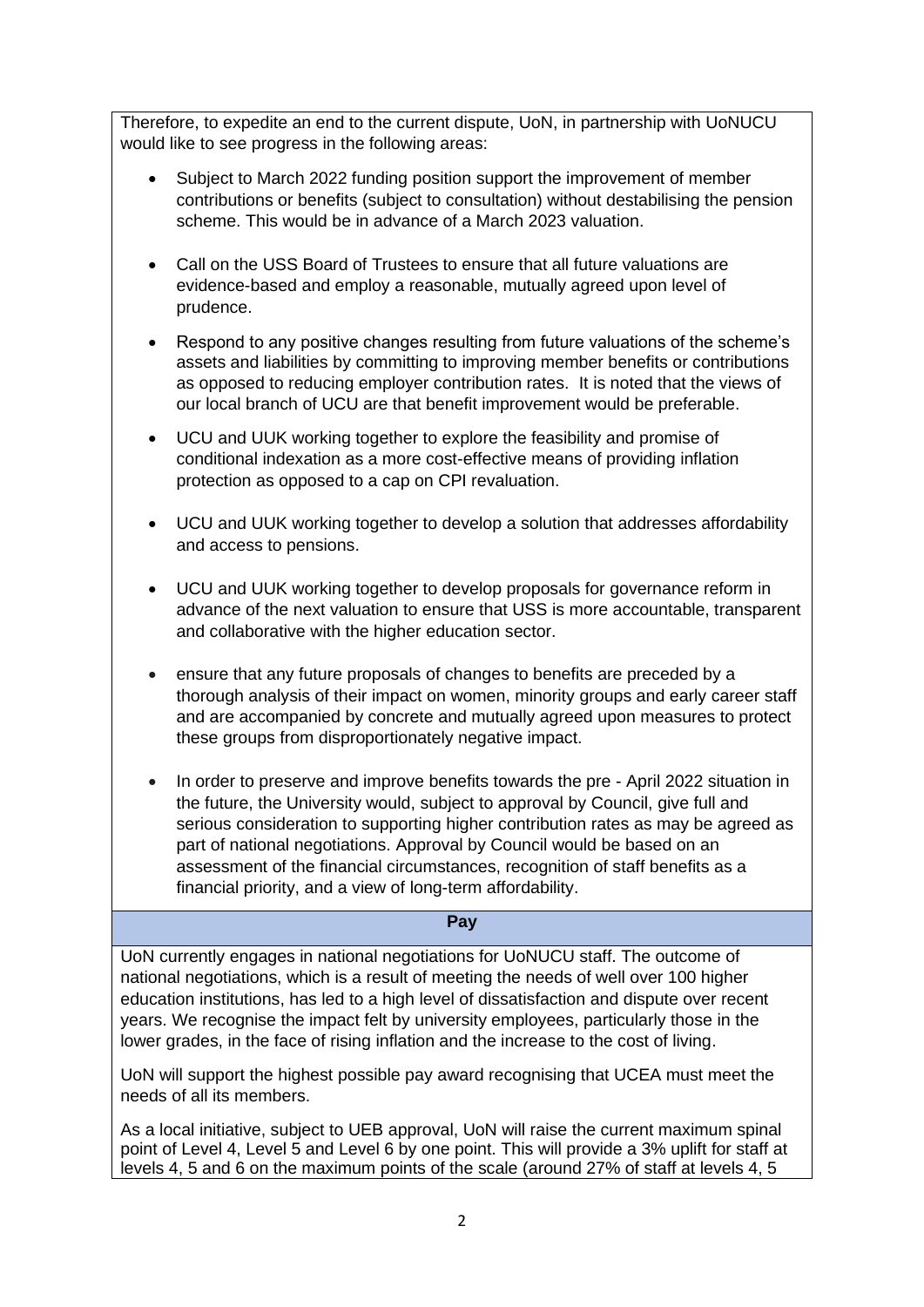and 6) in addition to 65% who are due to receive an increment due to satisfactory performance.

In addition, UoN will remain committed to pay the Real Living Wage to all staff.

# **Gender and Race Pay Gaps**

UoN and UoNUCU are equally committed to eliminating gender, race and disability pay gaps. At UoN, mean pay gaps currently stand at 20.1% for gender and 8.5% for ethnicity. We are united in our conviction that any such gaps are cause for concern. We are committed to concrete actions to reduce the local gaps to as close to zero as possible and to do so within a delimited timeframe.

Over the next 12 months UoN, UoNUCU and the other campus unions will work together to produce a credible action plan to eliminate all inequality pay gaps (gender, race, disability), with significant and measurable improvements (milestones) whilst also noting the legal requirement to respect the need to ensure equal pay and working within the parameters of the Equality Act. In particular, UoNUCU will actively discuss accelerating the work to deliver a reduction to the race pay gap by 2024 with the PVC EDI & People and a subset of the Gender and Race Pay Taskforce.

UoN will share with UoNUCU and the other campus unions all inequality pay gaps for academic and professional services staff as well as the University by end October 2022.

The Chairs of the Gender, Race, LGBTQ, Carers, Disability staff networks will be given reasonable paid time (or workload allocation) for these roles.

UoN and UoNUCU agree to undertake a joint review of how issues related to EDI are addressed in the promotions process for teaching-track staff, research-track and teaching and research-track staff.

## **Casualisation**

UoN and UoNUCU recognise the progress made as a result of the Principles for Working with Teaching Affiliates introduced in 2019, as well as the new Graduate Teaching Assistant model, which will be extended next year. All Faculties (Arts, Engineering, Medicine & Health Sciences, Science and Social Sciences) within the University will have adopted the model in full by the end of the 2022-23 (by September 2023) academic year.

During 2022-23, UoN and UoNUCU will jointly develop principles governing the use of Unitemps or other agencies, with a view to address:

• The need to minimise the use of temp-agency engagements and adopt direct contracts of employment as the preferred solution.

• Restricting the use of temp-agencies for example to urgent situations, where direct recruitment is not practicable on a reasonable timescale.

• Determining an appropriate length of temporary engagements via temp-agencies with the objective to restrict the length of these engagements.

• Determining an appropriate minimum length of direct employment with the University at postdoctoral level for teaching and/or research engagements.

• Introducing measures to ensure all hours of work, be it teaching, marking, preparation or administration are included in allocated workloads.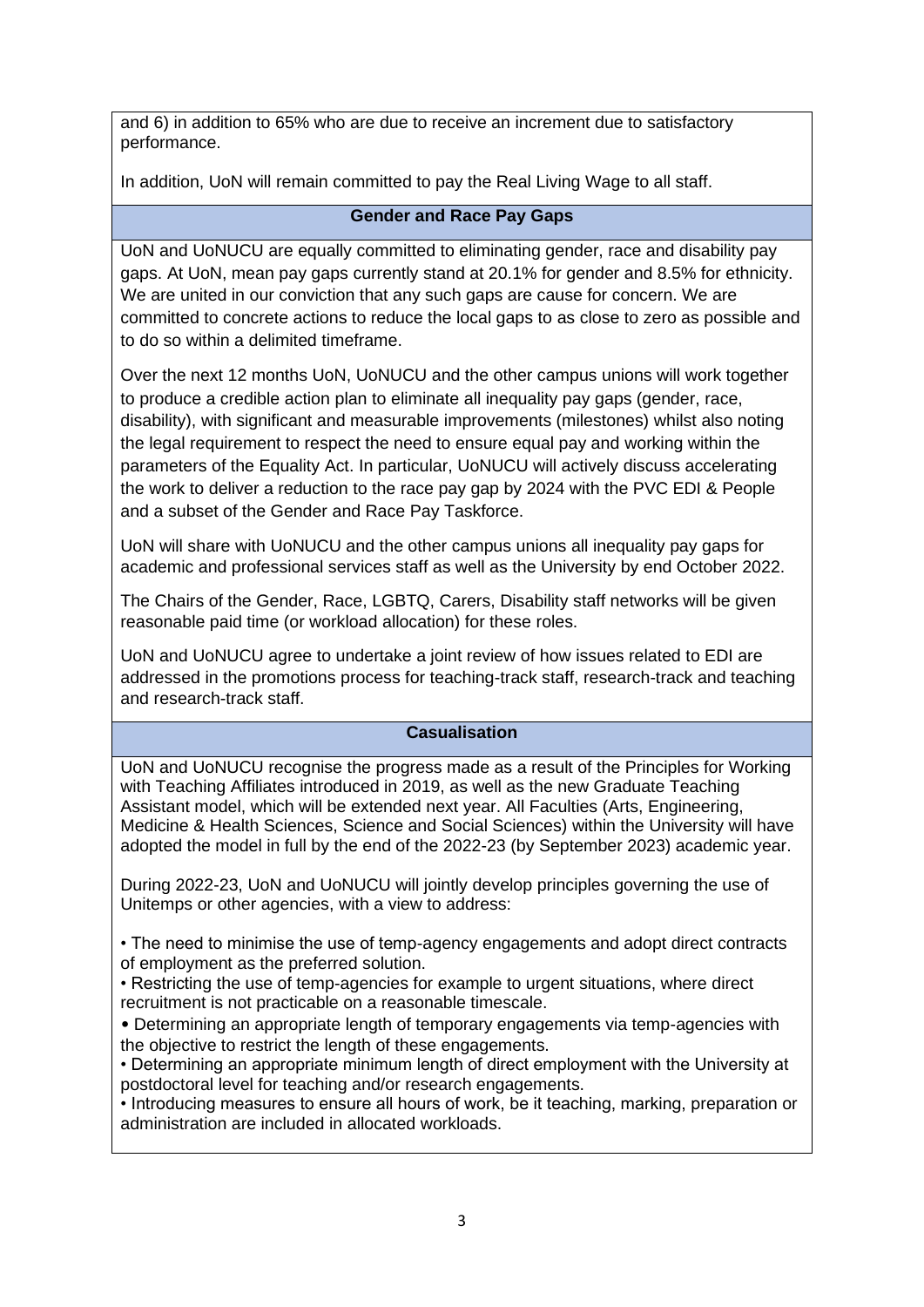In addition, UoN will share data with UoNUCU and the other campus unions regularly on positions filled via Unitemps or other agencies in order to facilitate the monitoring of progress in this area.

## **Workload**

UoN has recognised for some time that workloads within the University are high and require attention, and is committed to working with UoNUCU and the other campus unions to reduce it to more manageable levels.

UoN will invite UoNUCU representatives to meet every six months with the PVC for EDI and People in order to share and discuss the implementation of the actions/recommendations from the Workload Taskforce. UoN will consult UoNUCU as part of the ongoing project supported by Registry and Academic Affairs to improve the teaching timetable.

UoN and UoNUCU agree that workload modelling needs to be realistic in terms of how much time is allocated to individual tasks, that major changes and the introduction of new policies, systems and procedures need to be assessed for their workload impact and that spare capacity needs to be built into workload models to absorb these. Furthermore, staff / student ratios for both academic and professional services staff should be reviewed and adjusted appropriately on a regular basis to accommodate for increases in numbers of staff and students to be supported. Staffing levels in all areas should be sufficient to allow for temporary disruptions without colleagues instantly becoming overworked.